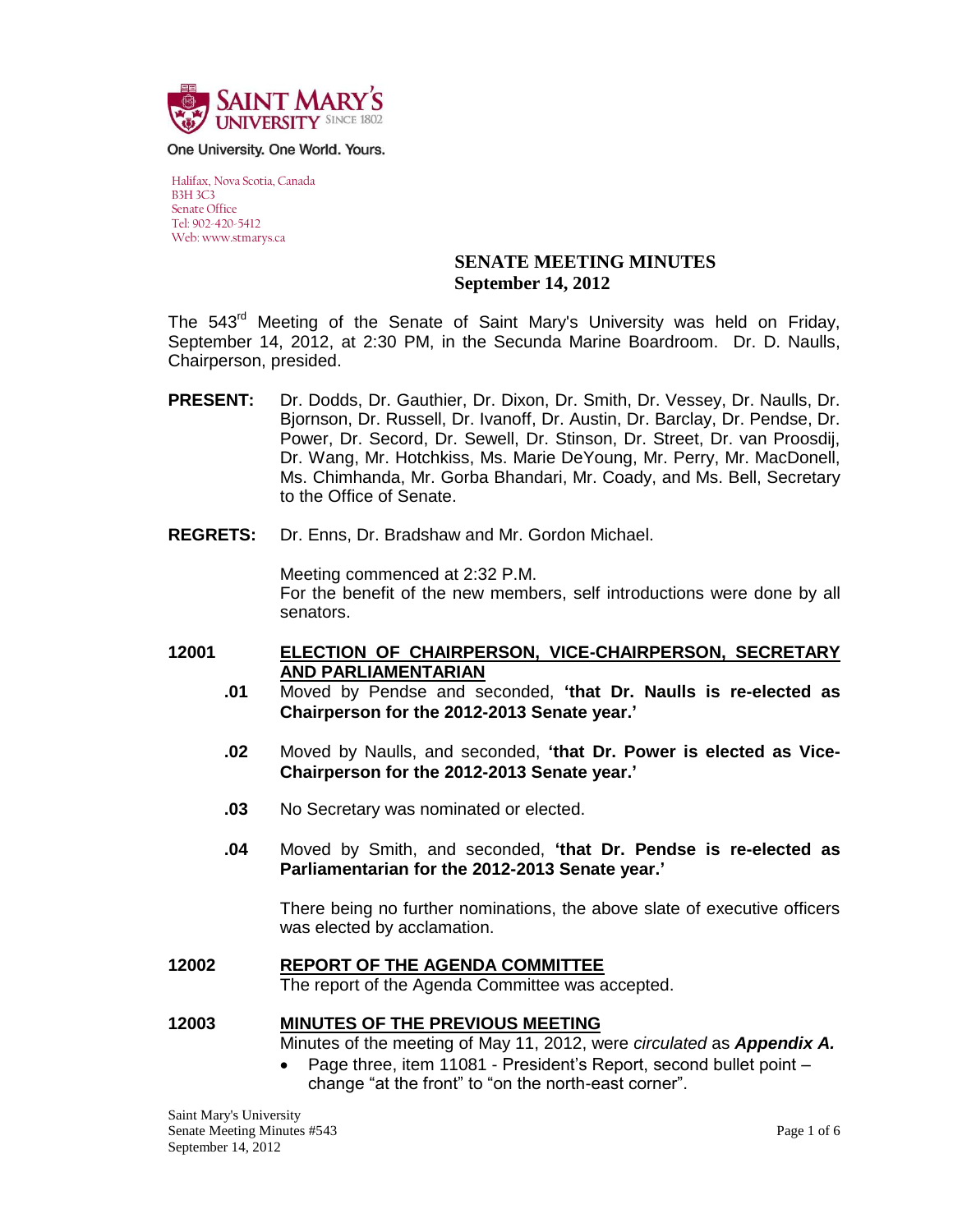Moved by Vessey, and seconded, **'that the minutes of the meeting of May 11, 2012 are approved as amended.' Motion carried.**

#### **12004 MEMBERSHIP ON SENATE COMMITTEES FOR 2012-2013**

# **.01 SECTION A** – NOMINATED BY EXECUTIVE OF SENATE circulated at the meeting as *Appendix B*.

## .0101 APPEALS

- Dr Hugh Millward (FGSR grad appeals only)
- Mr Michael MacDonell *(student rep appt'd by SA to Apr/13)*

### .0102 ACADEMIC DISCIPLINE

- Mr Andrew Hare (Science)
- Mr Yannick Manga *(student rep appt'd by SA to Apr/13)*
- Ms Carrigan Desjardins *(student rep appt'd by SA to Apr/13)*

### .0103 ACADEMIC DISCIPLINE APPEAL BOARD

- Dr Jing Wang(Commerce/MGMT)
- Mr Jared Perry *(student rep appt'd by SA to Apr/13)*
- Mr Gorba Bhandari *(student rep appt'd by SA to Apr/13)*

#### .0104 ACADEMIC PLANNING

Mr Michael MacDonell *(student rep appt'd by SA to Apr/13)*

### .0105 ACADEMIC REGULATIONS

Mr Michael MacDonell *(Student rep in senior year, appt'd by SA to Apr.13)*

#### .0106 ANIMAL CARE

- Ms Ashley Manga (Student Representative graduate)
- Ms Hiromi Yoro *(returning - student rep in senior year appt'd by SA to Apr/13)*
- Note: Dr. Kozlowski is now the Chair delete the notation "acting".

### .0107 BY-LAWS

- Dr Susan Bjornson (elected faculty member of Senate who shall chair)
- Mr Jared Perry *(Student rep appt'd by SA to Apr/13)*

#### .0108 CONTINUING EDUCATION

- **TBA,** *(Part-time student nominated by Director to Apr/13)*
- Ms Crystal Chelli, *(Returning part-time student – OPTAMUS rep nominated by Director – Apr/13)*
- Mr Gorba Bhandari *(Full-time student appt'd by SA to Apr/13)*

#### 0109 CURRICULUM

- Dr Kirrily Freeman (Arts)
- Ms Rumbi Chimhanda *(student Senator elected by Senate to Apr/13)*

## .0110 LEARNING AND TEACHING

- Mr Yannick Manga *(One full-time student rep - nominated by Students' Assoc. Inc. to Apr. 13)*
- **TBA** *(One part-time student nominated by OPTAMUS to Apr. 13)*

#### .0111 LIBRARY

Mr Michael MacDonell *(Student rep appt'd by SA to Apr/13)*

#### .0112 LITERACY STRATEGY

Mr Michael MacDonell *(Student rep appt'd by SA to Apr/13)*

## .0113 RESEARCH ETHICS BOARD

Saint Mary's University Senate Meeting Minutes #543 Page 2 of 6 September 14, 2012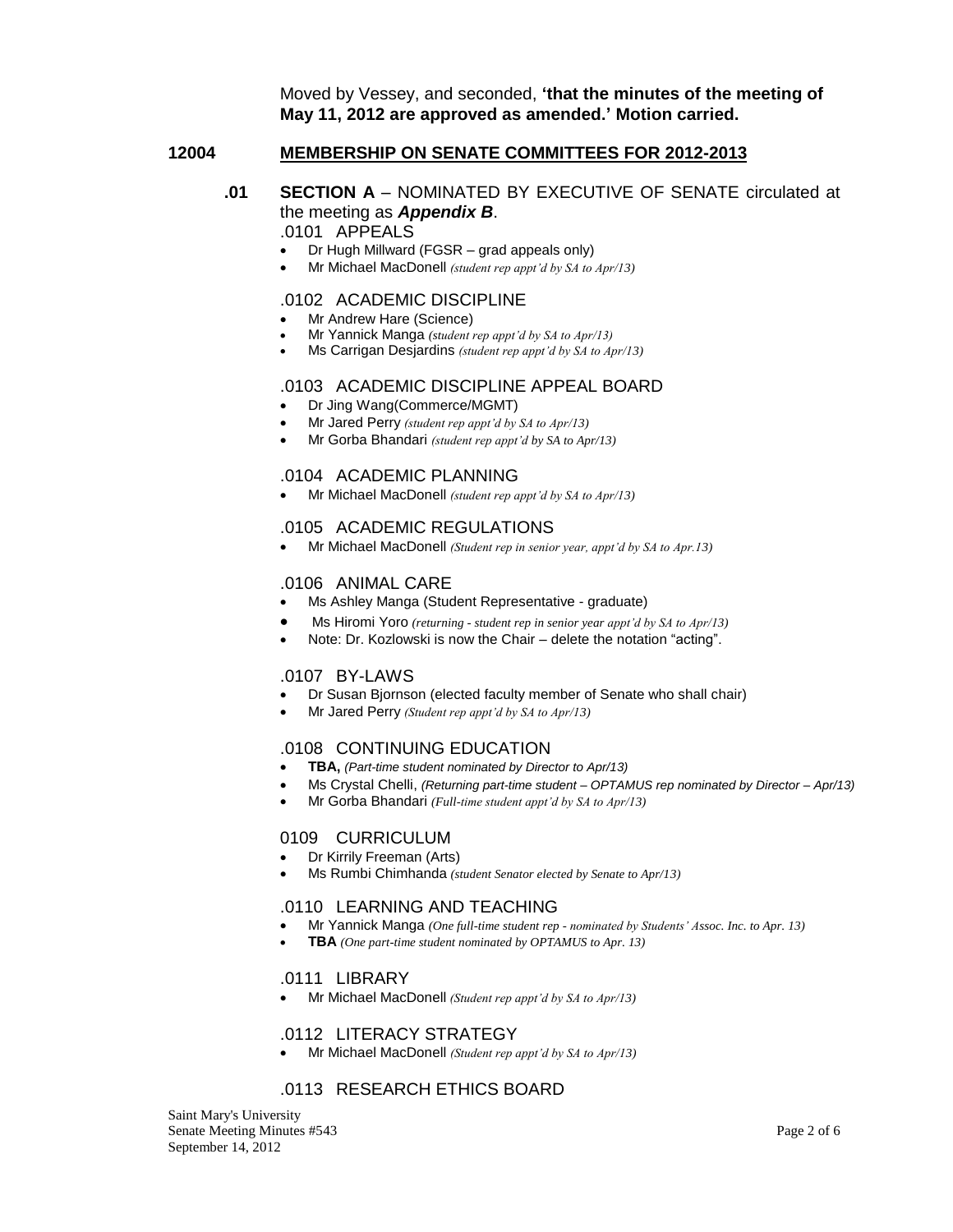- Dr Lucie Kocum (Science PSYC)
- **TBA** *(Student rep appt'd by SA to Apr/13)*
- **TBA** (external representative)

#### .0114 SCHOLARSHIP

Mr Yannick Manga *(Student rep appt'd by SA to Apr/13)*

#### .0115 STUDENT SUCCESS

- Dr Thomas Kozlowski (Comm)
- Dr Nicole Conrad (Science)
- Ms Carrigan Desjardins *(Student rep appt'd by SA to Apr/13)*
- Mr Michael MacDonell *(Student rep appt'd by SA to Apr/13)*

#### .0116 SUSTAINABILITY

- Mr Michael Coady *(student Senator elected by Senate to Apr/13)*
- Mr Yannick Manga *(Student rep appt'd by SA to Apr/13)*

### Moved by Vessey and seconded, **"that the nominations for Section A of the Membership on Senate Committees 2012-2013, are approved as presented above." Motion carried.**

## **.02 SECTION B** – NOMINATED BY SENATE FROM THE FLOOR OF SENATE circulated as *Appendix C*.

#### .0201 AGENDA (3 members of Senate, one of whom shall chair)

Mr Michael MacDonell (student rep appt'd by SA to Apr/13)

#### .0202 ELECTIONS (elected members of Senate)

- Dr Jeff Power
- Ms Marie DeYoung

#### .0203 EXECUTIVE

Mr Jared Perry (student rep appt'd by SA to Apr/13)

### .0204 STUDENT DISCIPLINE

- Dr Danika Van Proosdij
- Mr Yannick Manga (student rep appt'd by SA to Apr/13)
- Mr Gorba Bhandari (student rep appt'd by SA to Apr/13)
- Dr Veronica Stinson (faculty member appt'd by Senate to the Student Disciplinary Appeals Board).

## *AD HOC COMMITTEES*

#### .0205 Committee for Academic Plan Implementation

• Mr Michael MacDonell (student rep appt'd by SA to Apr/13)

## *JOINT COMMITTEES*

#### .0206 HONORARY DEGREES

- Dr Shripad Pendse
- Mr Michael MacDonell (student rep appt'd by SA to Apr/13)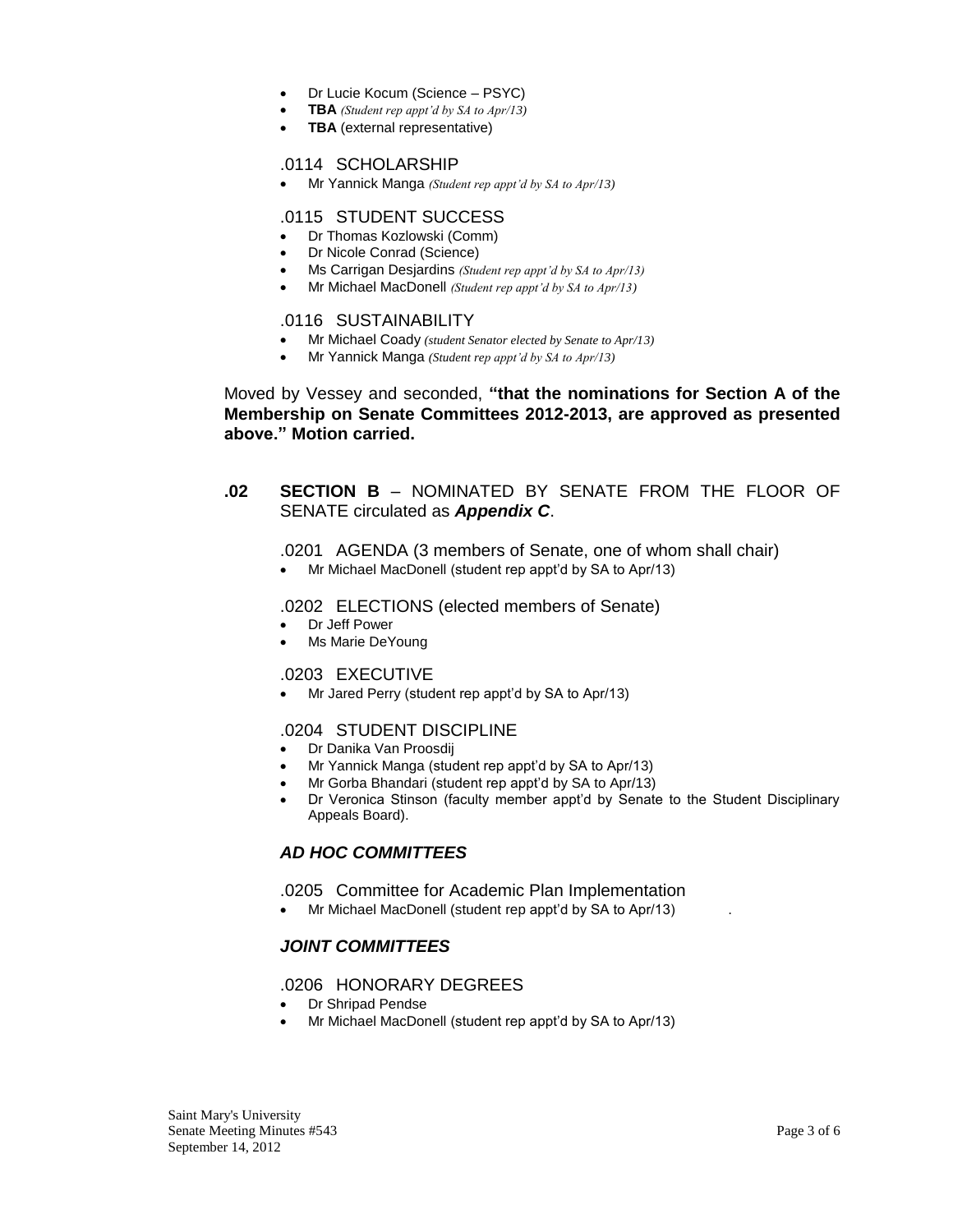Moved by Vessey and seconded, **'that the nominees for Section B of the Membership on Senate Committees 2012-2013, are approved as amended above." Motion carried.**

## **12005 PROPOSED DATES FOR SENATE MEETINGS FOR 2012-2013** Circulated as *Appendix D*.

Moved by Smith, and seconded, **"that the proposed dates for Senate meetings of 2012-2013 are approved as presented"**. **Motion carried.**

## **12006 REPORTS OF STANDING COMMITTEES**

- **.01** Academic Planning
	- .0101 Motion re Committee Membership Composition attached as:

## *Appendix E*.

Key Discussion Points:

- In consideration of the role that the Director of CAID has in the program review process, the members of the Academic Planning Committee approved the addition of the Director of CAID to the membership of the Committee.
- It was noted that the title "Academic VP" should be changed in the bylaws to "VP Academic & Research".

Moved by Gauthier, and seconded, **"that the Senate approves the revision to the membership of the Academic Planning Committee as amended". Motion carried unanimously.**

.0102 Motion to terminate the Centre for Spirituality in the Workplace attached as: *Appendix F.*

Key Discussion Points:

- The Centre's Board of Directors requested termination of the Centre and the residual funds have been reallocated into scholarships.
- This decision was precipitated by the review process, and is an example of the effectiveness of the revised Senate By-Laws governing the Establishment, Reporting and Review of Research Institutes and Centres.

Moved by Dodds, and seconded, **"that the Senate approves the request to terminate the Centre for Spirituality in the Workplace". Motion carried.**

.0103 Motion to accept APC recommendations arising from the academic review of the Master of Science & PhD in Astronomy Academic Program Review. Documents attached as: *Appendix G*  – APC Motion, *Appendix H* - Self Study, *Appendix I* - Dean's Response to Self-Study, *Appendix J* - External Reviewers Report, *Appendix K* - Department Response, and *Appendix L*-Dean's Response to Department Response. Key Discussion Points: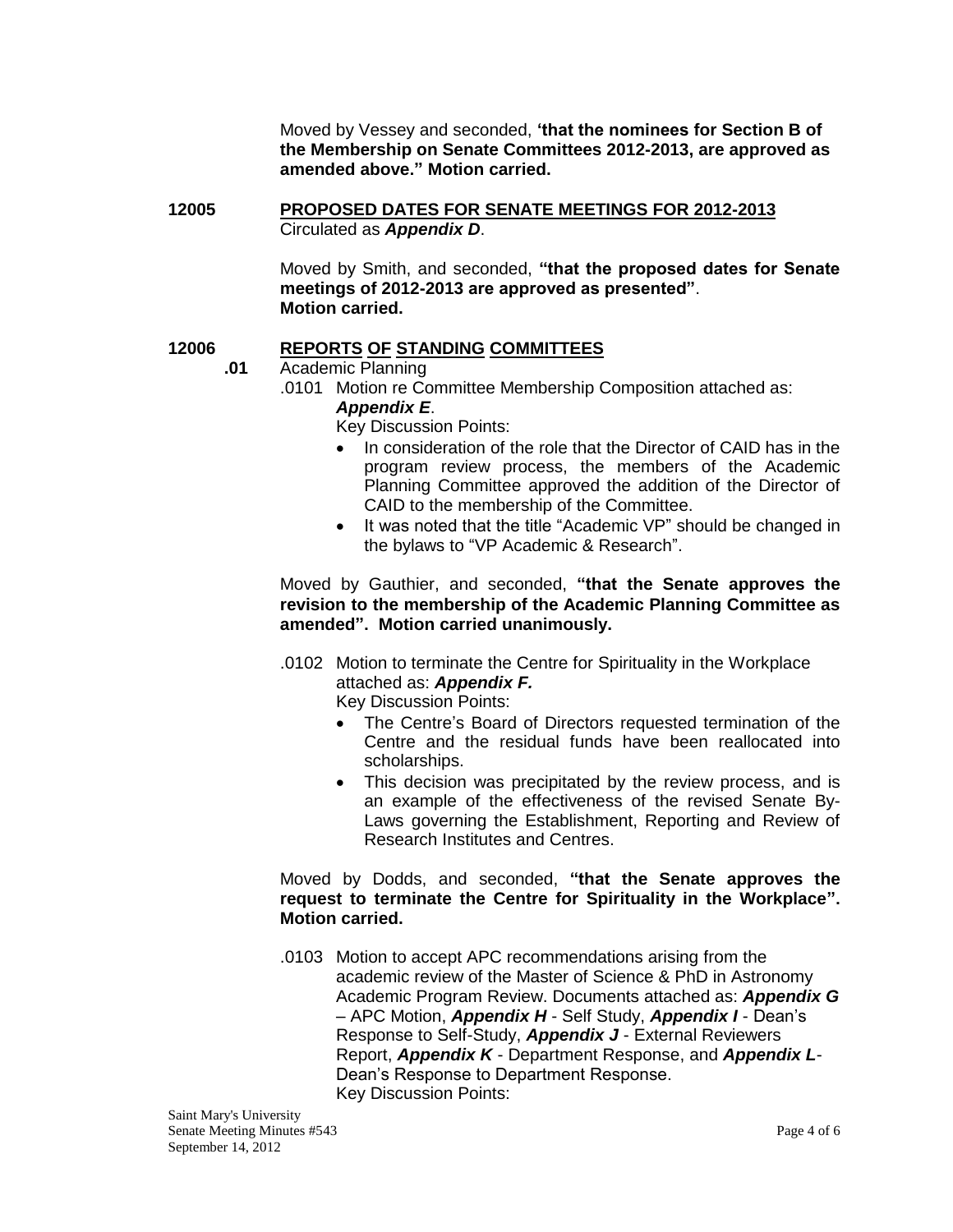- A member noted that recommendation one indicates the requirement to develop a strategic plan but no deadline for that action has been given. Response: The Dean of Science advised members that this plan is well underway and the resulting plan should be in place by the end of the year.
- In the July  $10<sup>th</sup>$  memo, Academic Planning provided their assessment and recommendation of an approach to be taken going forward. APC supports recommendations 1, 3, 5, 6, 7, 8 and 9. We are not asking Senate to endorse recommendation #4 because teaching loads are negotiated within the collective bargaining process.
- It was suggested that a policy or template be created for the presentation of this information to Senate.

Moved by Vessey, and seconded, **"that the Senate approves the recommendations of the Academic Planning Committee as presented and requests a follow-up report to be submitted as per Article 5 of the Senate Policy on the Review of Undergraduate Programs at Saint Mary's University on or about September, 2013." Motion carried.**

- **.02** Learning and Teaching
	- Sept 2010 August 2012 Annual Committee Report circulated as: *Appendix M*.
		- There being no objections the report was accepted into the record.

#### **12007 REPORT OF AD-HOC COMMITTEES** No report.

# **12008 REPORT OF JOINT COMMITTEES**

.01 Honorary Degrees Committee .0101 2011-2012 Annual Report circulated as *Appendix N*

> Moved by Dodds, and seconded, **"that the Senate approves the annual report of the Honorary Degrees Committee as submitted". Motion carried.**

.0102 Honorary Degrees Recommendations, circulated at meeting as *Appendix O*

Moved as an omnibus motion by Dodds, and seconded, **"that the Senate approves the recommendations of the Honorary Degrees Committee as revised". Motion carried.**

## **12009 REPORT OF PRESIDENTIAL COMMITTEES** None

### **12010 NEW BUSINESS FROM** None.